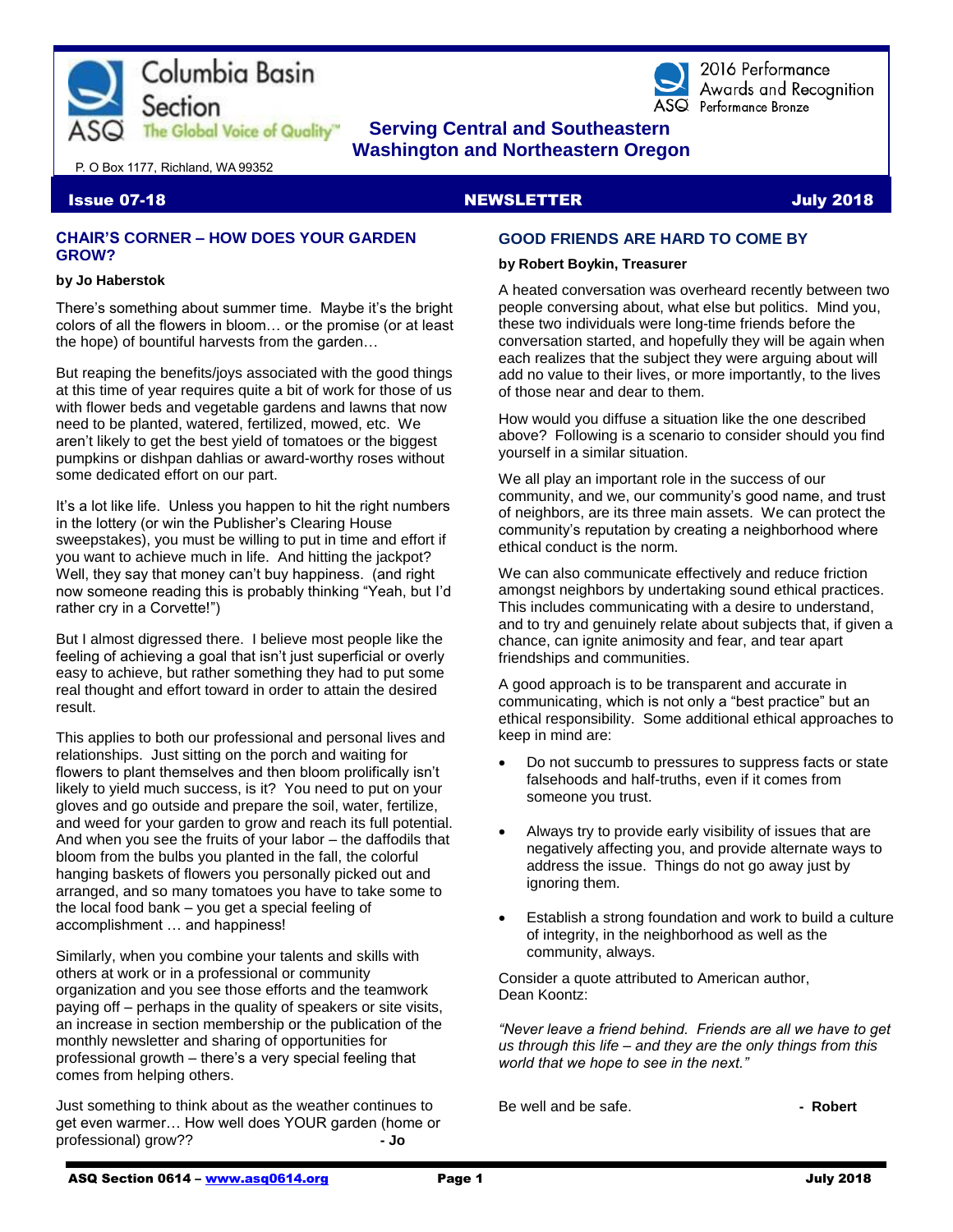# **JULY MEMBER GIFT – PROCESS MAPPING & IMPROVEMENT**

This month's free ASQ member gifts focus on process mapping and improvement. If you are implementing ISO 9001, Lean Six Sigma, Baldrige, or Business Process Management, flowcharts and process mapping most likely play a critical role.

Resources included in this month's bundle include:

- Basic Overview of Process Flowcharts
- Workbook: Mapping Work Processes
- E-book: Process Improvement Simplified
- Webcast: Process Flowcharts and Maps
- ASQTV Videos on value stream mapping and tiered visual management
- Tools and Templates, including flowcharts and process templates for calibration, corrective action, internal audit, risk assessment and more.

Click [here](http://asq.org/membership/members/gift/?utm_source=email) to access these resources by July 31.

# **ASQ SEEKING QUALIFIED JUDGES FOR 2018-2019 ITEA**

#### **Applications due August 1**

ASQ is seeking qualified judges for preliminary-round judging of the 2018–19 International Team Excellence Award Process (ITEA). The preliminary-round judging sessions will be held this fall in eight different locations across the country. Active ASQ members in good standing are invited to apply to be a judge.

Applicants who are selected for preliminary-round judging will be provided:

- Training in ASQ's International Team Excellence Award Criteria, which can be applied to improve teams in your own organization
- Team judge training, which you can put to use if your organization chooses to develop an internal process to recognize high-performing teams. (Use of the ITEA Criteria will require a license fee.)
- An opportunity to witness the work of outstanding teams from around the globe
- Networking opportunities with peers in other companies and industries
- The potential to be selected to serve as a Final Round Judge at 2019 WCQI
- Continuing education units and recertification units (CEUs/RUs) credit from ASQ.

Judges will complete 10–15 hours of mandatory pre-work and then participate **in person** in a preliminary-round session. The session is two full days, not including travel time. (Note: travel, lodging, and subsistence expenses are the judge's responsibility.)

Applications must be received by August 1. For more information and to apply, click [here.](https://secure.asq.org/team-excellence/judges-application-form.html) You can also view a [video](https://asq.org/programs/team-excellence) of the 2017-2018 award recipients (announced at 2018 WCQI).

# **2019 WCQI CALL FOR PROPOSALS**

The 2019 World Conference Call for Proposals is expected to be issued this month. Submissions will be accepted via the online submission platform with information surrounding the theme and focus posted on the 2019 WCQI website. The 2019 conference will be held May 20-22, in Fort Worth, Texas.

The World Conference on Quality and Improvement is ASQ's flagship conference. Join a broad attendee base representing a wide array of industries and over 45 countries from around the world to gain knowledge, improvement methodologies, quality tools, best practices, and networking contacts. With over 2,500 attendees, the World Conference is the ideal forum to meet quality professionals with a wide range of backgrounds and experiences.

For more information, clic[k here.](https://asq.org/conferences/wcqi?utm_source=email&utm_medium=email&utm_campaign=communications_fff_6.29.18)

# **CREATING A SAFETY CULTURE IN MANUFACTURING**

# **FREE WEBINAR July 19: 11 am to 12 pm EDT**

Your organization's greatest assets are your workers, and their safety and well-being is directly tied to their productivity and, therefore, your bottom line. To keep them safe and healthy on the job site takes a concentrated commitment on the part of leadership.

ISO 45001 is the first internationally-recognized standard that provides a framework necessary to establish and maintain a management system that can help you proactively manage occupational health and safety requirements, protect your people and brand as well as strengthen your business performance.

In this free webinar, Kate Field, BSI's Occupational Health and Safety Champion, will discuss the new framework, the benefits implementation of ISO 45001 can bring to organizations and the steps needed to ensure a safety culture is instilled in the workplace.

For more information and to register, clic[k here.](https://cc.readytalk.com/registration/#/?meeting=ai9p1cvhreco&campaign=d3ku7ugplr3v)

# **ASQ TRAINING IN WASHINGTON, D.C. IN AUGUST**

Just think of all the fun things to do and see in Washington, D.C.: The Smithsonian, Arlington National Cemetery, The White House, and all the historical monuments. And here's your excuse to travel there – ASQ training, of course! Here are a few of the training courses being offered there in August:

- Certification preparation for: Quality Auditor and Quality Engineer
- Introduction to Quality Management
- ISO/IEC 17025:207 Lead Assessor Training
- ISO 9001:2015 Internal Auditor
- Design for Six Sigma

For course details and to register, clic[k here.](https://asq.org/training/catalog?loc=dc-washington&utm_source=email&utm_medium=email&utm_campaign=marketing_training_pubcourses_061218)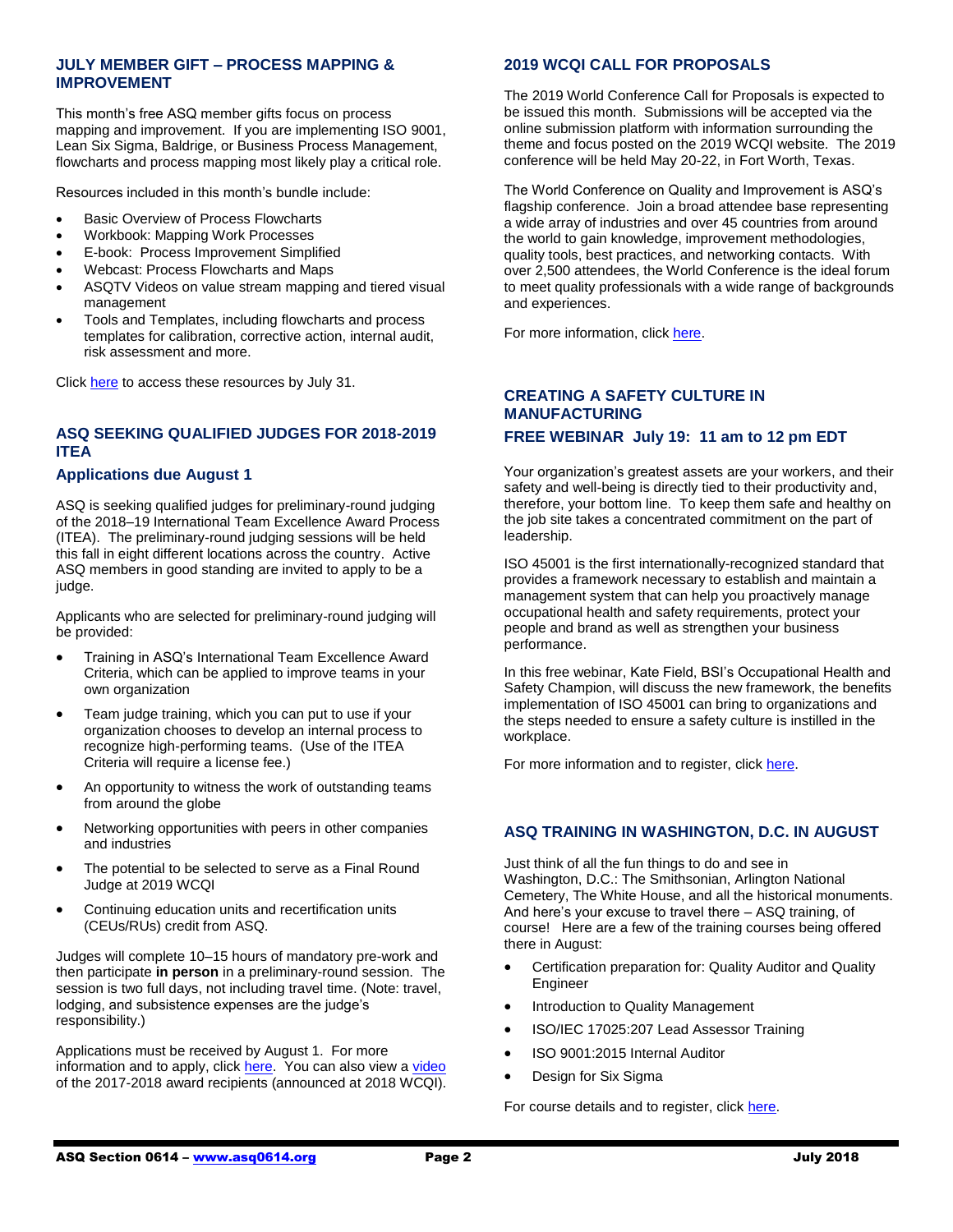## **CQE & CMQ/OE CERTIFICATION PREP COURSES**

#### **Online Courses starting in August**

ASQ Section 1302 (Nebraska) is offering prep courses for Certified Quality Engineer (CQE) and Certified Manager of Quality & Operational Excellence (CMQ/OE), starting the first week of August. These are fully online classes with learner-learner and faculty-learner interaction and activity.

Cost is \$400 for each class. For more information, click [here.](http://www.asq-1302.org/education-and-training/cqe-test-prep/)

#### **GET CERTIFIED**

#### **Application Deadline: August 3**

ASQ is offering the following certification exams in September (September 1-16).

- Six Sigma Yellow Belt
- Six Sigma Black Belt
- Six Sigma Master Black Belt
- Biomedical Auditor
- HACCP (Food Safety) Auditor
- Quality Technician
- Quality Inspector
- Reliability Engineer
- Manager of Quality
- Supplier Quality Professional

ASQ Full members save \$150 on the certification application. Not a Full member and want to upgrade? Clic[k here.](https://asq.org/membership/become-a-member?utm_source=email&utm_medium=email&utm_campaign=certification_computerbased_07102018) Certification applications are due August 3. For more information[, click here.](https://asq.org/cert)

# **THE MANAGER'S HIGH PERFORMANCE HANDBOOK**

Looking for insight into what drives high performance? Want to lead like a champion?

This book may help you learn the skills and techniques to:



- Locate and promote high-performance team members

- Align with a common purpose and operating practices

- Encourage a climate of collaboration, trust and innovation

- Focus on and produce winning results

- Create a personal action plan to fast-track your leadership

Cost is \$10. For more information, click [here.](https://www.walkthetalk.com/the-manager-s-high-performance-handbook.html?utm_source=Walk+the+Talk+Master+List&utm_campaign=7c0033f1a1-EMAIL_CAMPAIGN_2017_28_17_COPY_01&utm_medium=email&utm_term=0_46fccdf186-7c0033f1a1-86469245&mc_cid=7c0033f1a1&mc_eid=dba56c85a9)

# **BLACK HAT USA 2018 CONFERENCE**

#### **August 4-9 in Las Vegas**

Black Hat USA is the world's leading information security event. This year's conference is being held at the Mandalay Bay Convention Center in Las Vegas.

Deeply technical, hands-on Trainings will be offered August 4- 7. Led by the information security industry's top trainers, training will span a variety of topics from infrastructure hacking to social engineering and car hacking. For information on the available courses, check out th[e Trainings lineup.](https://www.blackhat.com/us-18/training/schedule/index.html)

Black Hat USA Briefings will present the latest security research on August 8 and 9. This year's Briefings include presentations and discussions on:

- Hacking of voting machines (and current state of technology)
- Vulnerability of radio-controlled emergency warning siren systems
- Hacking of self-driving cars
- Exposed payment system vulnerabilities (ATMs, PayPal, Square, SumUp, iZettle)
- Major platform weaknesses
- Vulnerabilities in Intel and other CPUs, and hardware backdoors

View all announced Briefings abstracts [here.](file:///G:/ASQ%202018/2018%20Newsletters/Jul%202018%20NEwsletter/blackhat.com/us-18/briefings/schedule/index.html) For more information about the conference and to register, click [here.](https://www.blackhat.com/us-18/arsenal/schedule/index.html)

# **2018 WEDA SUMMER CONFERENCE**

#### **August 21 – 23 in Prosser**

"New Tools & Technologies" is the theme for the Washington Economic Development Association (WEDA) Summer Conference, which will be held in Prosser. WEDA is a state-wide, non-profit association of private businesses, economic development councils, ports, governments and others committed to enhancing the state's climate for economic development. Their mission is to serve as the statewide professional association committed to the development of economic and employment opportunities in Washington State.

WEDA is recognized among decision makers in Olympia as a united voice for economic development. Legislators and the executive branch respect WEDA because it represents a broad cross-section of individuals throughout the state and has the ability to develop and utilize extensive coalitions on any issue central to economic development.

The summer conference includes presentations on STEM education tools for rural and underserved communities, how drones are changing the business world (including drone demonstrations), and more. Panel discussions will focus on federal opportunity zones, local economic development projects, and the effects of new labor laws, carbon taxes and trade wars. There will also be some tour opportunities.

For more information and to register for the conference, click [here](mailto:info@wedaonline.org) or call 800-718-1960.